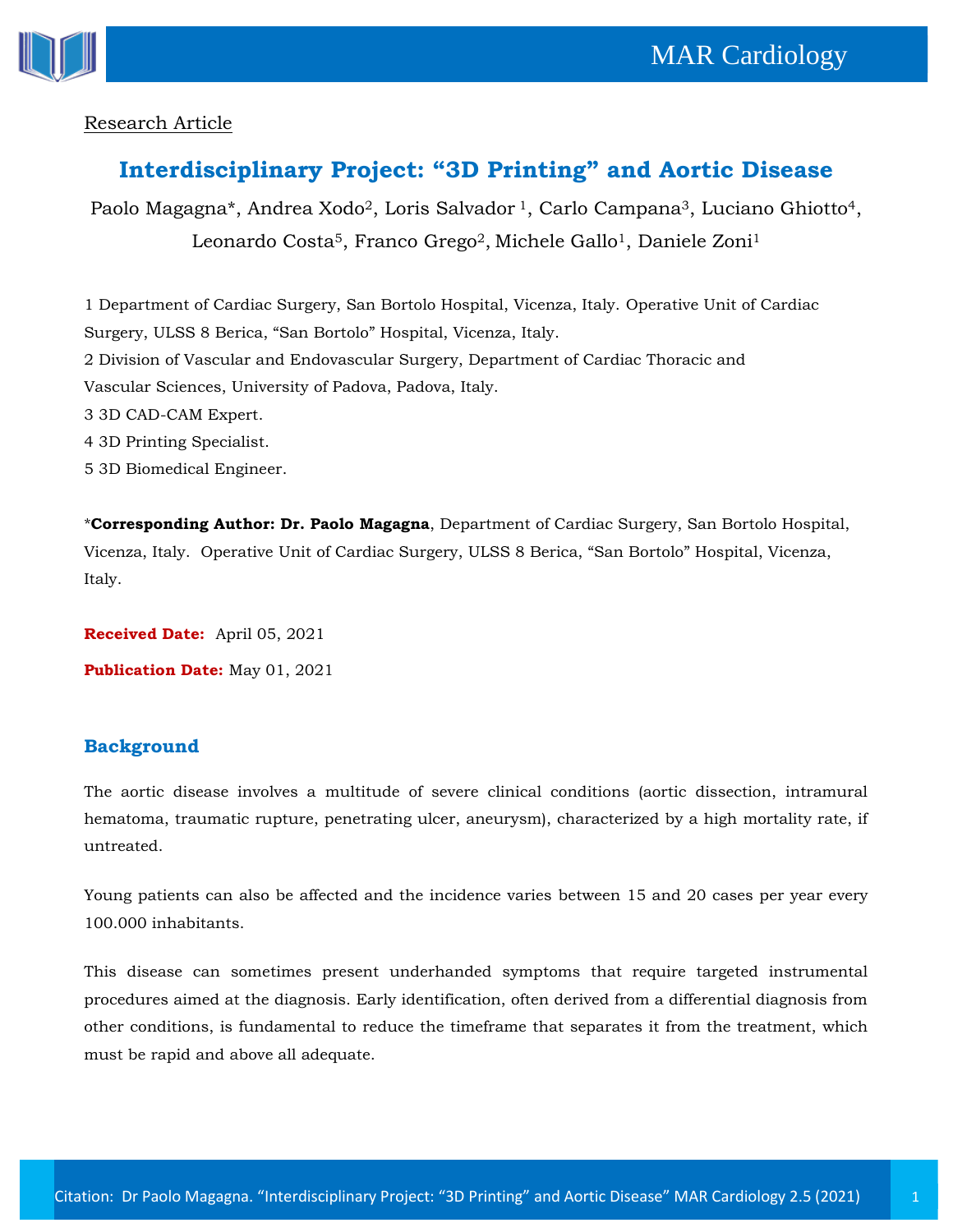# **MAR Cardiology**



In the majority of cases, surgical treatment represents the only therapeutic option possible. In the last decades, the development of technologies and materials, together with the increased "know-how" of dedicated specialists, ensured a greater improvement in the results, about both mortality and morbidity.

The correct "imaging", the early diagnosis, the creation of diagnostic-therapeutic paths dedicated to these patients, including also the genetic screening, are key elements in providing patients the correct surgical indication, adequate timing and more and more precise and accurate procedural planning.

Even though medical imaging has overwhelmingly improved in the last years, thanks to the availability of machines, the speed of execution and their performance, it is not always possible to obtain a "real vision" of the condition.

If only a 2D data sequence (as in MRIs or MSCTs) or a single bidimensional data (as in X-rays) is available for the patient anatomy, the understanding of the clinical situation is undoubtedly limited compared to the analysis of a three-dimensional object.

3D printing solutions would allow visualizing and testing first-hand what might be found in the operating room, thus improving and optimizing the therapeutic approach, tackling more and more complex clinical and surgical scenarios.

In particular, with regards to aortic disease, a physical representation of the aorta would allow a tangible observation of the topographic anatomy, the origin and the angulation of the main arterial branches, the anatomical structure of the aortic arch, the location and origin of the lesions.

Moreover, a physical model, compared to a generic and impersonal video or image, would offer the patient a further element to better understand the condition and the possible recommended surgical procedure, allowing a more understandable and easy collection of the informed consent.

## **Materials and Methods**

*"The quality of the Rapid Prototyping/3D Printed models is highly dependent on the quality of the MSCT Angiogram imaging quality, the segmentation process, the 3D-printer model and the material used*".

**A) MSCT Angiogram execution technique** (extract from "Shared Protocol: CT-Angiogram Execution Technique in Patients with Aortic Disease")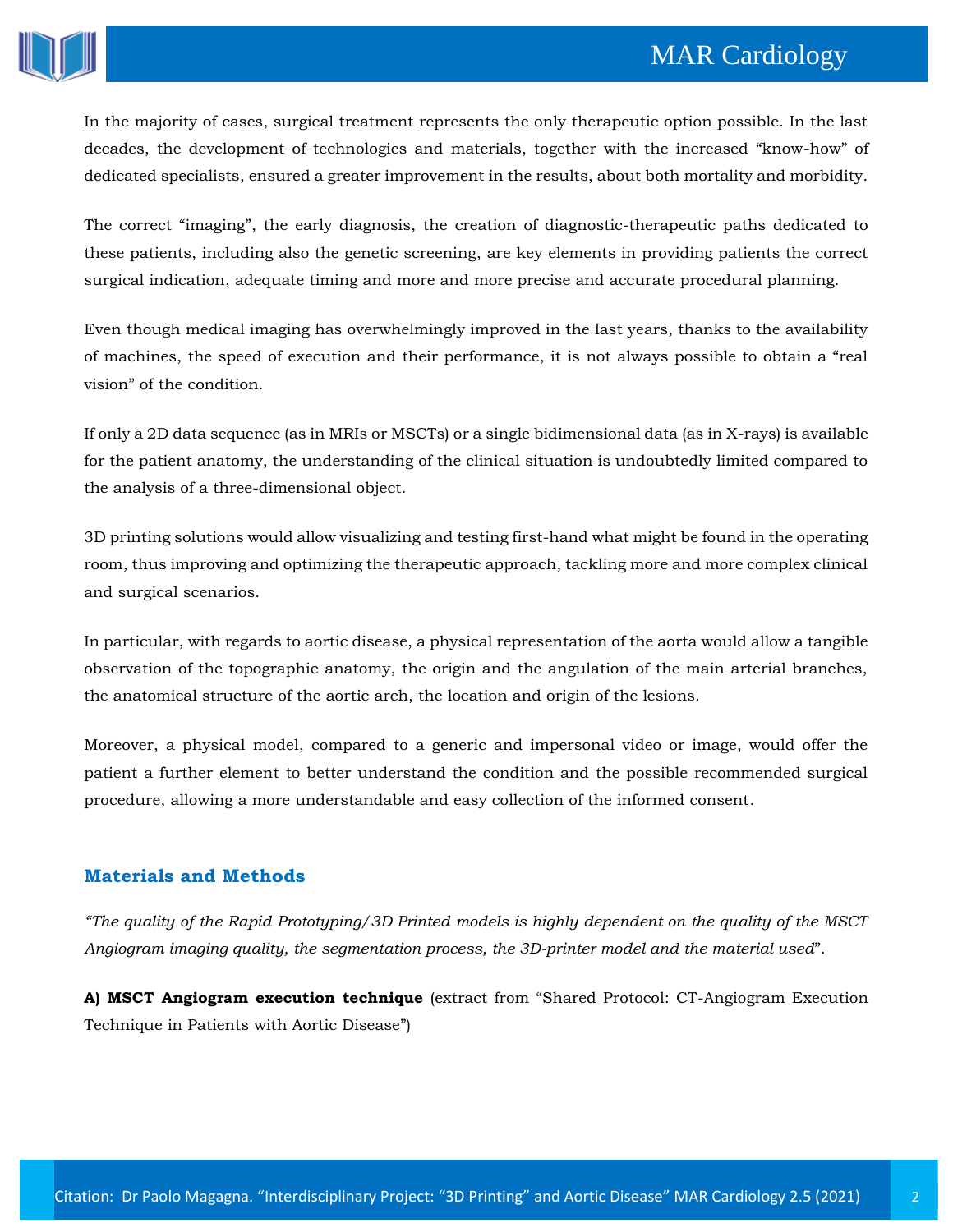

*"Cardiac motion and breathing artifacts harm the segmentation and thus the printed volume. Typically, high-resolution scans are used in combination with electrocardiography gating, breath-hold, and/or respiratory gating"*.

#### • **Direct phase**

- Thickness 3 mm
- Thoracoabdominal extension

#### • **Arterial phase with cardiac gating**

- o Slice thickness 0.4-0.6 mm
- o Extension from the supra-aortic trunks emergence to the celiac trunk
- o ROI in the aortic arch, scanning starts once the threshold is met (100 HU)
- o 120 cc contrast medium, flow: 4 cc/sec.

#### •**Late arterial phase**

- o Slice thickness 0.4-0.6 mm.
- o Extension from the celiac trunk emergence to the femoral bifurcations
- o Scanning starts right after the end of the previous one

#### • **Venous phase**

- o Extension from the external auditory canals (including the carotid bifurcations) to the ischial tuberosities
- o Scanning starts with a 30-second delay from the end of the previous scan (or 60 seconds after the threshold is met)
- o Reconstruction from 1.5 mm at the level of the neck.

#### • **Post-Processing**

- o Coronal MPR every 2 mm
- o Oblique parasagittal MPR parallel to the aortic arch every 2 mm
- o Sagittal MPR for the descending and abdominal aorta.

#### **B) Use and conversion of \*.DICOM to \*.STL MSCT images edited by Carlo Campana**

The images or the sequences of images are exported in a \*.DICOM format and become anonymous via exchange of non-native software with the MSCT Angiogram elaboration software. Afterward, the images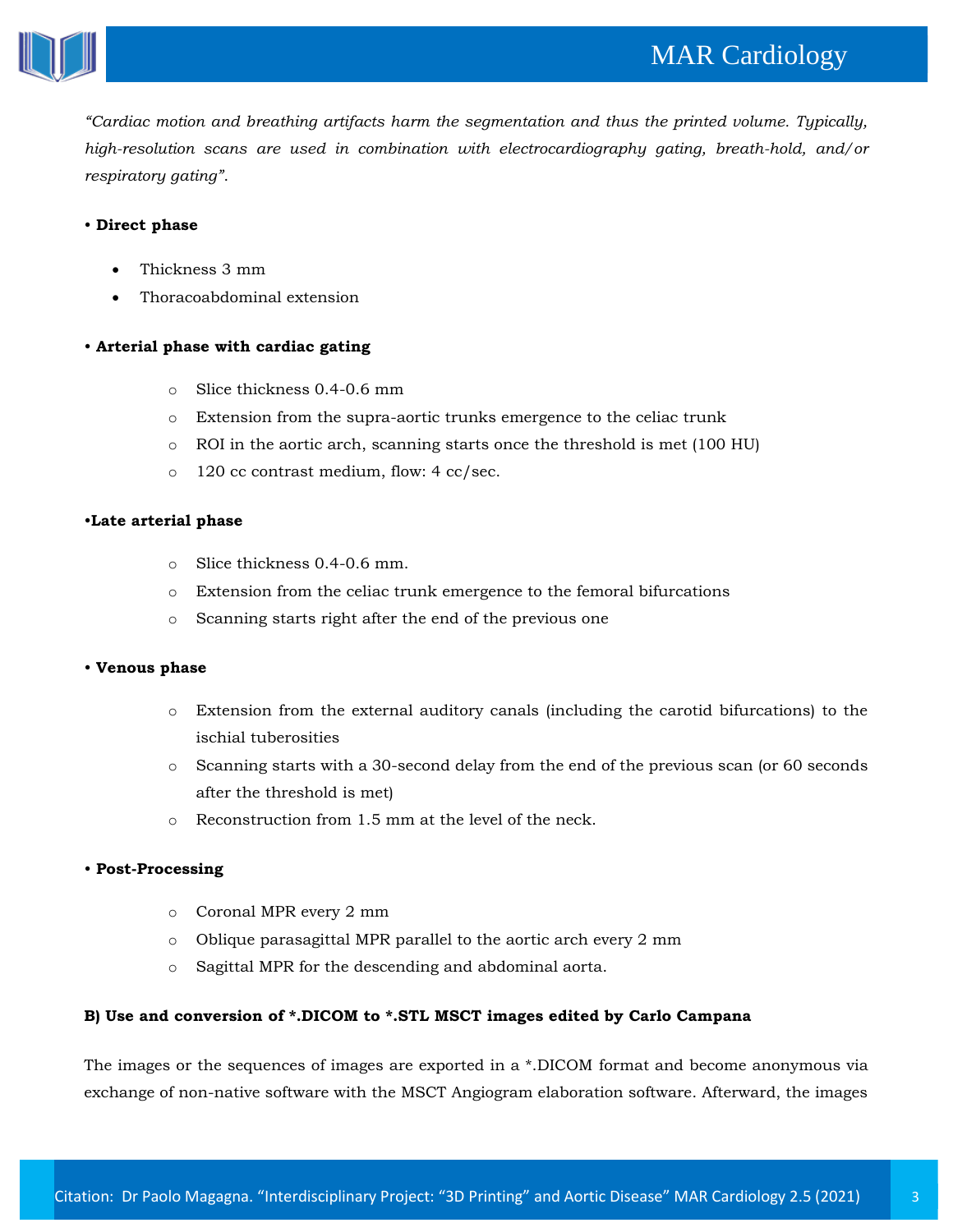

are imported into dedicated programs that can reconstruct the axial, coronal and sagittal sections. This particular software is equipped with plug-ins that can integrate the diagnostic imaging reading with 3D CAD-CAM modeling.

After identifying the imaging segmentation or the ideal DICOM image sequence, it is possible to perform the data segmentation. Every image is composed by pixel in grayscale; the operator selects an interval of threshold values of the grayscale that better highlights the area of interest.

This phase is named "THRESHOLDING" and it is aimed at the selection of pixels of the chosen images.

#### **1st level 3D reconstruction**

Once the pixels of interest are selected, the software can elaborate three-dimensional surfaces, described by the outlines of what was previously selected during the segmentation phase. The obtained 3D model, named "Mesh3D", can be exported from the dedicated software in a \*.STL format; this is the ideal format to interact with a 3D Printer, starting the rapid prototyping process.

#### **2nd level 3D reconstruction**

The first 3D file obtained directly from the MSCT Angiogram images will unlikely be printed or prototyped; a CAD-CAM 3D modeling phase will therefore be necessary; here the bio model of the aorta is corrected and refined from possible digital incongruities. In this phase, the Mesh 3D is "repaired, remodeled" and adapted to the use of Rapid Prototyping machines. The obtained

\*.STL file is reimported in the starting software and it is overlaid to the MSCT DICOM images to verify their accuracy and compliance. The obtained \*.STL file will be the definitive one, ready for printing.

#### **C) File printing process description by STEFANPLAST**

#### **\*.STL file processing**

The 3D printer, when taking into consideration the printing process management, has to be considered on a par with a traditional office printer.

The \*.STL file is opened via Grab Cad Print program where, in the main screen, the palette is displayed on an X;Y plane; the component that has to be printed will be displayed in the same position of the CAD model created. After observing the characteristics of the component, the first operation consists of repositioning the virtual object in the most suitable position. This position is identified imagining the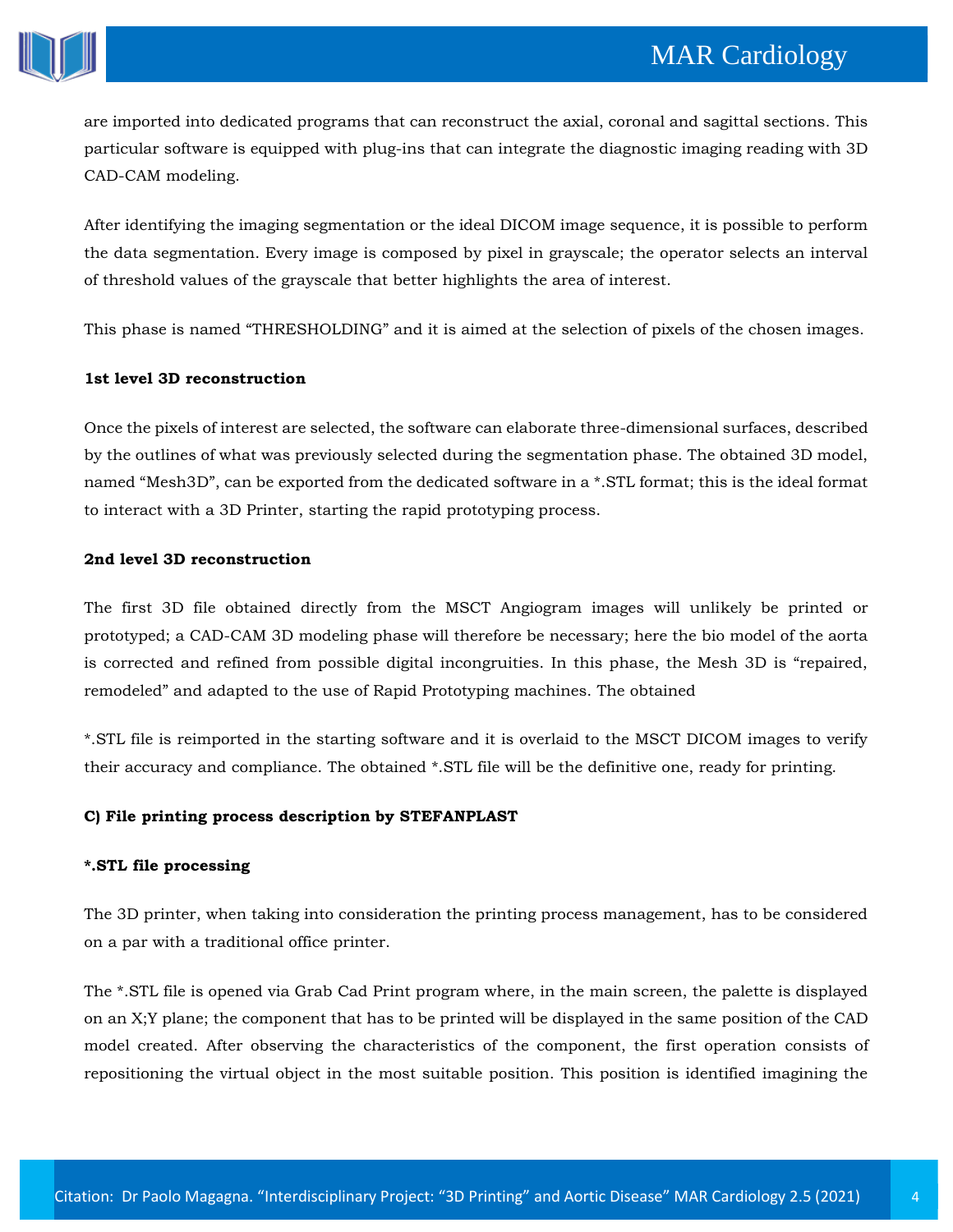

best compromise between the quality of the result and the layering by evaluating both the modeling strategy and, above all, the support that should sustain the component.

Once the best position is defined, the file is cleaned from possible breaches, errors, or imperfections via the automatic repair function.

Subsequently, the parameters are defined starting from the choice of the material that will be used to build the model. In case ABS is chosen, the program will allow different selections:

- The automatic thickness increase when the thickness is too thin
- The layer resolution that can reach ⅛ mm
- The type of grid used to build the support

If PLA, a translucid and biodegradable material, is chosen it will not be possible to select some options (for example, it will not be possible to define a resolution higher than  $\frac{1}{4}$  mm) as this type of process does not consider the creation of the support with different materials.

It is important to recall that once the model obtained with two types of non-transparent ABS (solid for the model and soluble for the support) comes out of the printer, it has to be immersed in a chemical bath to obtain the complete dissolution of every part of the support, both inside and outside the component; in case of PLA models, it is necessary to perform some manual operations to remove those parts that, even if they are made with the same material, are extraneous to the component and operate as support. With PLA, the internal support can be removed only if it is possible to reach it from the outside.

Afterward, when adding the project to the print queue, the file is elaborated, displaying on the PC screen the printing preview with the expected material consumption and the process duration, furthermore it is possible to simulate on the monitor the layering progression to observe the strategy employed by the machine software.

## **Printing Process**

Once the project is in the print queue (it is possible to select more than one project however they will not be executed without the voluntary intervention of the operator), the machine display previews the component located in the print board. The building process will therefore start.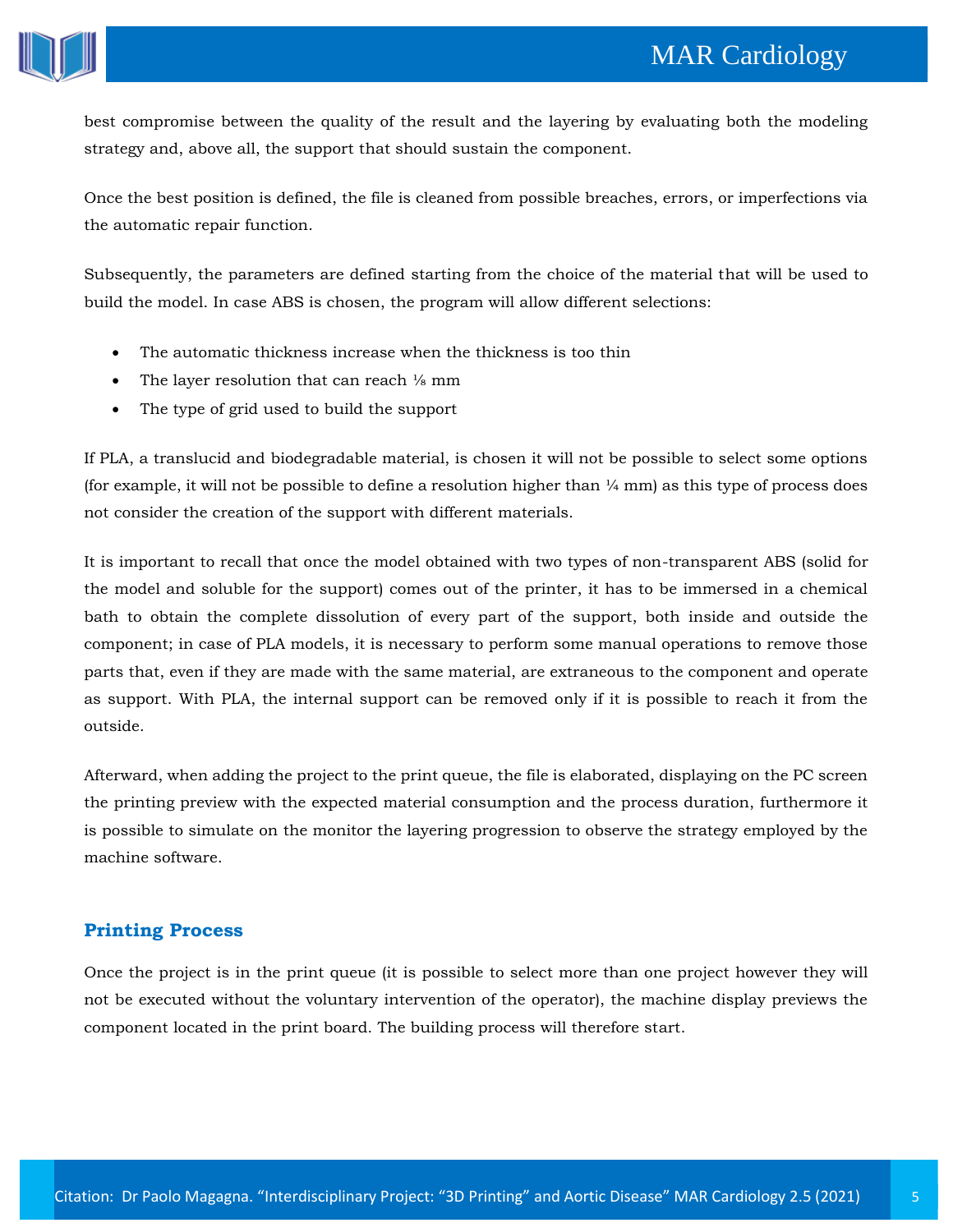

First of all, a new print board needs to be positioned on the build platform and, as soon as **"start"** is selected, the machine waits for the chamber to reach 75°C, afterward the axis is monitored to verify the print board is planar and correctly mounted. During the building process, the machine uses two printing nozzles, one for the model material and the other one for the support; therefore, inside the same layer, the support layer will be deposited first and the model one later. Between the two operations, the model nozzle will self-clean by building a parallelepiped, in a separate position than the component, that will reach the same high of the higher point of the model. While printing, the machine display also shows the estimated time of realization.

The prototyping machines, as industry 4.0 devices, can be monitored remotely. It is possible to install the GrabCad app on a smartphone allowing the live monitoring of the last frame of the work in progress. Moreover, smartphones can provide further information regarding the working chamber and nozzles temperature as well as the percentage of the work performed.

### **Cleaning of the component**

Once the machine completes the job, it is possible to open the door to extract the print board to remove the prototype. Depending on the material used for the construction, it will be necessary to perform the above-mentioned operations.

## **Final tests**

At the end of the production, each prototype will be verified and catalogued by the project manager.

## **Possible uses of 3D printing**

-Modern technology allows an accurate and real 3D printing, making possible the use of materials that resemble the properties of the heart and great vessels tissues;

-For educators, it can provide a wide variety of normal and pathological anatomical examples that would not normally be available;

-For patients, it can provide a better insight into the disease and recommended treatment options;

-Furthermore, prototyping can provide physicians a wider insight into the anatomy, favouring, indirectly, more accurate planning (especially in patients with "difficult" anatomies).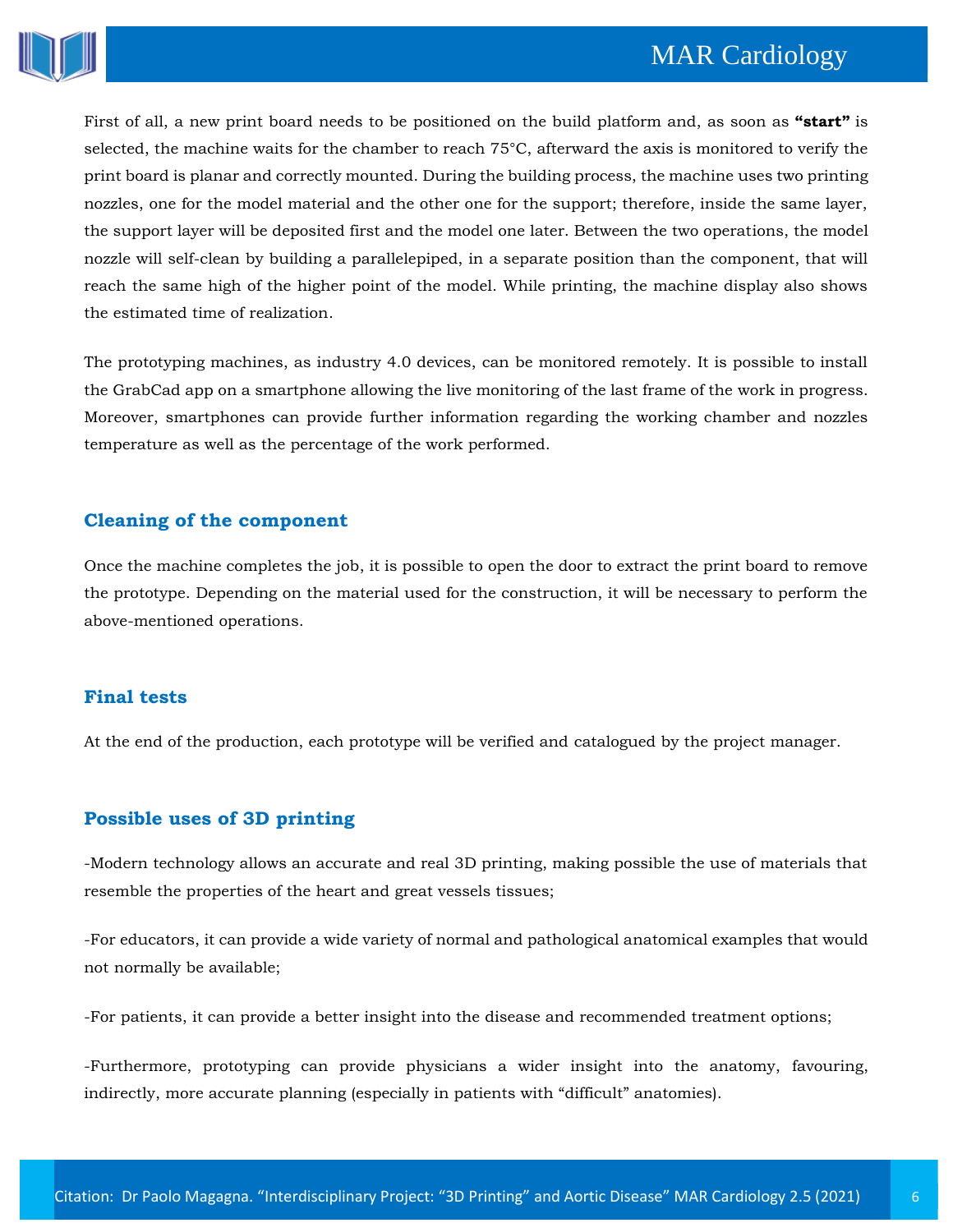



## **Legal Aspects**

The printed product, the content of the present project, will be used exclusively for **DIDACTIC** purposes. As it is not a medical device, its use will not be regulated by the legislation displayed on the EU 745/2017 Regulation (medical device regulation).

## **Legend**

MPR: Multi Planar Reformation MRI: Magnetic Resonance Imaging

MSCT: Multi-slice Computed Tomography STL: Stereolithography

PLA: Polylactic Acid - innovative bioplastic

ABS: Acrylonitrile-butadiene-styrene - thermoplastic polymer

## **References**

1.Tuncay, V. & van Ooijen, P.M.A. Eur Radiol Exp (2019) 3:9 https://doi.org/10.1186/s41747-018- 0083-0

2[.Giannopoulos AA, Mitsouras D, Yoo SJ, Liu PP, Chatzizisis YS, Rybicki FJ \(2016\)](https://www.google.com/search?q=Applications+of+3D+printing+in+cardiovascular+diseases&sxsrf=ALeKk01pniqY6RDIxZBylI8cTNpwKVvbHA%3A1617860492291&ei=jJduYOaZEZTfrQGziLCwAg&oq=Applications+of+3D+printing+in+cardiovascular+diseases&gs_lcp=Cgdnd3Mtd2l6EAMyBggAEBYQHjoHCCMQ6gIQJ1CcdlicdmD9d2gBcAB4AIABdYgB1AGSAQMxLjGYAQCgAQGgAQKqAQdnd3Mtd2l6sAEKwAEB&sclient=gws-wiz&ved=0ahUKEwjmj8H_9-3vAhWUbysKHTMEDCYQ4dUDCA0&uact=5) "Applications of 3D [printing in cardiovascular diseases](https://www.google.com/search?q=Applications+of+3D+printing+in+cardiovascular+diseases&sxsrf=ALeKk01pniqY6RDIxZBylI8cTNpwKVvbHA%3A1617860492291&ei=jJduYOaZEZTfrQGziLCwAg&oq=Applications+of+3D+printing+in+cardiovascular+diseases&gs_lcp=Cgdnd3Mtd2l6EAMyBggAEBYQHjoHCCMQ6gIQJ1CcdlicdmD9d2gBcAB4AIABdYgB1AGSAQMxLjGYAQCgAQGgAQKqAQdnd3Mtd2l6sAEKwAEB&sclient=gws-wiz&ved=0ahUKEwjmj8H_9-3vAhWUbysKHTMEDCYQ4dUDCA0&uact=5)". Nat Rev Cardiol 13:701– 718

3[.Mankovich NJ, Cheeseman AM, Stoker NG.](https://www.google.com/search?q=The+display+of+threedimensional+anatomy+with+stereolithographic+models&sxsrf=ALeKk00k8O9s1OdMFbzwnHPAUaW6WnPr8w%3A1617860474903&ei=epduYMLVNpjd9QPH1aaIDg&oq=The+display+of+threedimensional+anatomy+with+stereolithographic+models&gs_lcp=Cgdnd3Mtd2l6EAMyBggAEBYQHjoHCCMQ6gIQJ1Die1jie2Dlf2gBcAB4AIABdYgB2AGSAQMxLjGYAQCgAQGgAQKqAQdnd3Mtd2l6sAEKwAEB&sclient=gws-wiz&ved=0ahUKEwjC-pv39-3vAhWYbn0KHceqCeEQ4dUDCA0&uact=5) "The display of threedimensional anatomy with stereolithographic models"[. J Digit Imaging. 1990;3:200](https://www.google.com/search?q=The+display+of+threedimensional+anatomy+with+stereolithographic+models&sxsrf=ALeKk00k8O9s1OdMFbzwnHPAUaW6WnPr8w%3A1617860474903&ei=epduYMLVNpjd9QPH1aaIDg&oq=The+display+of+threedimensional+anatomy+with+stereolithographic+models&gs_lcp=Cgdnd3Mtd2l6EAMyBggAEBYQHjoHCCMQ6gIQJ1Die1jie2Dlf2gBcAB4AIABdYgB2AGSAQMxLjGYAQCgAQGgAQKqAQdnd3Mtd2l6sAEKwAEB&sclient=gws-wiz&ved=0ahUKEwjC-pv39-3vAhWYbn0KHceqCeEQ4dUDCA0&uact=5) –203.

4[.M. S Kim, A. R. Hansgen, O. Wink, R. Quafife, J. D. Carroll.](https://www.google.com/search?q=Rapid+Prototyping%3B+a+new+tool+understanding+and+treatment+structural+heart+disease&sxsrf=ALeKk020z9Ttn8iDNEbw0AHp9jaGSOUPng%3A1617860458642&ei=apduYMPTJpKv9QOjxISYBg&oq=Rapid+Prototyping%3B+a+new+tool+understanding+and+treatment+structural+heart+disease&gs_lcp=Cgdnd3Mtd2l6EAM6BwgjEOoCECdQ5XVY5XVg0ndoAXAAeACAAegBiAGrA5IBBTAuMS4xmAEAoAEBoAECqgEHZ3dzLXdperABCsABAQ&sclient=gws-wiz&ved=0ahUKEwjDsLvv9-3vAhWSV30KHSMiAWMQ4dUDCA0&uact=5) "Rapid Prototyping; a new tool [understanding and treatment structural heart disease](https://www.google.com/search?q=Rapid+Prototyping%3B+a+new+tool+understanding+and+treatment+structural+heart+disease&sxsrf=ALeKk020z9Ttn8iDNEbw0AHp9jaGSOUPng%3A1617860458642&ei=apduYMPTJpKv9QOjxISYBg&oq=Rapid+Prototyping%3B+a+new+tool+understanding+and+treatment+structural+heart+disease&gs_lcp=Cgdnd3Mtd2l6EAM6BwgjEOoCECdQ5XVY5XVg0ndoAXAAeACAAegBiAGrA5IBBTAuMS4xmAEAoAEBoAECqgEHZ3dzLXdperABCsABAQ&sclient=gws-wiz&ved=0ahUKEwjDsLvv9-3vAhWSV30KHSMiAWMQ4dUDCA0&uact=5)". Circulation. 2008; 117: 2388-2394

5.D'Urso PS, Barker TM, Earwaker WJ, Bru[ce LJ, Atkinson RL, Lanigan MW, Arvier JF, Effeney DJ.](https://www.google.com/search?q=Stereolithographic+biomodelling+in+craniomaxillofacial+surgery%3A+a+prospective+trial&sxsrf=ALeKk03hWAzqEDS_6EET16_hQJ59CX24cw%3A1617860439940&ei=V5duYNHsOITyrAH7p6TgAg&oq=Stereolithographic+biomodelling+in+craniomaxillofacial+surgery%3A+a+prospective+trial&gs_lcp=Cgdnd3Mtd2l6EAM6BwgjEOoCECdQ2YcBWNmHAWDHiQFoAXAAeACAAW6IAW6SAQMwLjGYAQGgAQGgAQKqAQdnd3Mtd2l6sAEKwAEB&sclient=gws-wiz&ved=0ahUKEwiR9MXm9-3vAhUEOSsKHfsTCSwQ4dUDCA0&uact=5)  "[Stereolithographic biomodelling in craniomaxillofacial surgery: a prospective trial](https://www.google.com/search?q=Stereolithographic+biomodelling+in+craniomaxillofacial+surgery%3A+a+prospective+trial&sxsrf=ALeKk03hWAzqEDS_6EET16_hQJ59CX24cw%3A1617860439940&ei=V5duYNHsOITyrAH7p6TgAg&oq=Stereolithographic+biomodelling+in+craniomaxillofacial+surgery%3A+a+prospective+trial&gs_lcp=Cgdnd3Mtd2l6EAM6BwgjEOoCECdQ2YcBWNmHAWDHiQFoAXAAeACAAW6IAW6SAQMwLjGYAQGgAQGgAQKqAQdnd3Mtd2l6sAEKwAEB&sclient=gws-wiz&ved=0ahUKEwiR9MXm9-3vAhUEOSsKHfsTCSwQ4dUDCA0&uact=5)". J Craniomaxillofac [Surg. 1999; 27:30](https://www.google.com/search?q=Stereolithographic+biomodelling+in+craniomaxillofacial+surgery%3A+a+prospective+trial&sxsrf=ALeKk03hWAzqEDS_6EET16_hQJ59CX24cw%3A1617860439940&ei=V5duYNHsOITyrAH7p6TgAg&oq=Stereolithographic+biomodelling+in+craniomaxillofacial+surgery%3A+a+prospective+trial&gs_lcp=Cgdnd3Mtd2l6EAM6BwgjEOoCECdQ2YcBWNmHAWDHiQFoAXAAeACAAW6IAW6SAQMwLjGYAQGgAQGgAQKqAQdnd3Mtd2l6sAEKwAEB&sclient=gws-wiz&ved=0ahUKEwiR9MXm9-3vAhUEOSsKHfsTCSwQ4dUDCA0&uact=5) –37.

6[.Sailer HF, Haers PE, Zollikofer CP, Warnke T, Carls FR, Stucki P.](https://www.google.com/search?q=The+value+of+stereolithographic+models+for+preoperative+diagnosis+of+craniofacial+deformities+and+planning+of+surgical+corrections&sxsrf=ALeKk03uNmUFccutd4c1oUkyys_ZQwN69Q%3A1617860424090&ei=SJduYKj6BNKv9QPo2paQCQ&oq=The+value+of+stereolithographic+models+for+preoperative+diagnosis+of+craniofacial+deformities+and+planning+of+surgical+corrections&gs_lcp=Cgdnd3Mtd2l6EAMyBwgjEOoCECcyBwgjEOoCECcyBwgjEOoCECcyBwgjEOoCECcyBwgjEOoCECcyBwgjEOoCECcyBwgjEOoCECcyBwgjEOoCECcyBwgjEOoCECcyBwgjEOoCECdQzG1YzG1gnXNoAXAAeACAAWiIAWiSAQMwLjGYAQCgAQGgAQKqAQdnd3Mtd2l6sAEKwAEB&sclient=gws-wiz&ved=0ahUKEwiovv7e9-3vAhXSV30KHWitBZIQ4dUDCA0&uact=5) "The value of stereolithographic [models for preoperative diagnosis of craniofacial deformities and planning of surgical corrections](https://www.google.com/search?q=The+value+of+stereolithographic+models+for+preoperative+diagnosis+of+craniofacial+deformities+and+planning+of+surgical+corrections&sxsrf=ALeKk03uNmUFccutd4c1oUkyys_ZQwN69Q%3A1617860424090&ei=SJduYKj6BNKv9QPo2paQCQ&oq=The+value+of+stereolithographic+models+for+preoperative+diagnosis+of+craniofacial+deformities+and+planning+of+surgical+corrections&gs_lcp=Cgdnd3Mtd2l6EAMyBwgjEOoCECcyBwgjEOoCECcyBwgjEOoCECcyBwgjEOoCECcyBwgjEOoCECcyBwgjEOoCECcyBwgjEOoCECcyBwgjEOoCECcyBwgjEOoCECcyBwgjEOoCECdQzG1YzG1gnXNoAXAAeACAAWiIAWiSAQMwLjGYAQCgAQGgAQKqAQdnd3Mtd2l6sAEKwAEB&sclient=gws-wiz&ved=0ahUKEwiovv7e9-3vAhXSV30KHWitBZIQ4dUDCA0&uact=5)". Int J [Oral Maxillofac Surg. 1998;27:327](https://www.google.com/search?q=The+value+of+stereolithographic+models+for+preoperative+diagnosis+of+craniofacial+deformities+and+planning+of+surgical+corrections&sxsrf=ALeKk03uNmUFccutd4c1oUkyys_ZQwN69Q%3A1617860424090&ei=SJduYKj6BNKv9QPo2paQCQ&oq=The+value+of+stereolithographic+models+for+preoperative+diagnosis+of+craniofacial+deformities+and+planning+of+surgical+corrections&gs_lcp=Cgdnd3Mtd2l6EAMyBwgjEOoCECcyBwgjEOoCECcyBwgjEOoCECcyBwgjEOoCECcyBwgjEOoCECcyBwgjEOoCECcyBwgjEOoCECcyBwgjEOoCECcyBwgjEOoCECcyBwgjEOoCECdQzG1YzG1gnXNoAXAAeACAAWiIAWiSAQMwLjGYAQCgAQGgAQKqAQdnd3Mtd2l6sAEKwAEB&sclient=gws-wiz&ved=0ahUKEwiovv7e9-3vAhXSV30KHWitBZIQ4dUDCA0&uact=5)–333.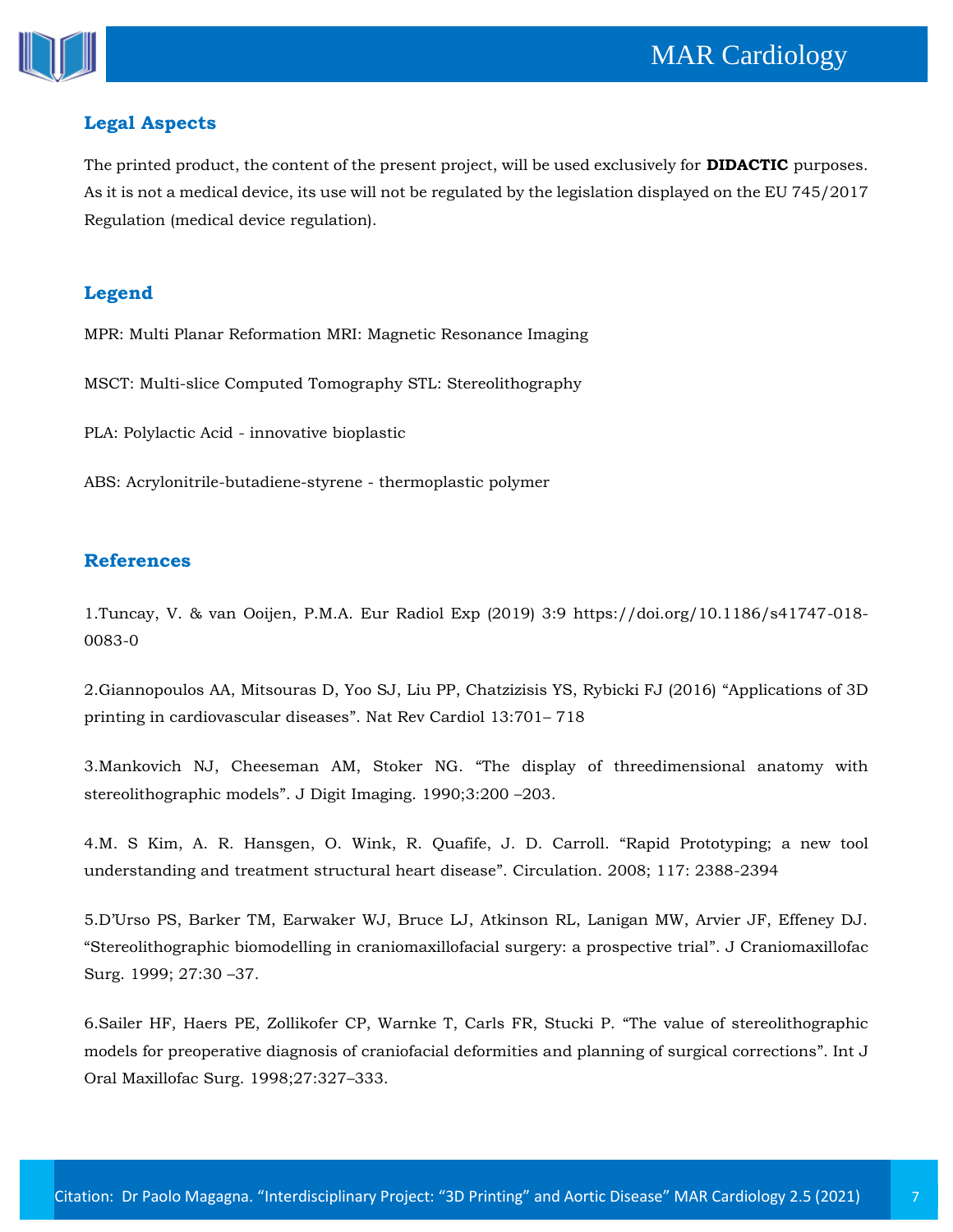# **MAR Cardiology**



7[.Heissler E, Fischer FS, Bolouri S, Lehmann T, Mathar W, Gebhardt A, Lanksch W, Bier J.](https://www.google.com/search?q=Custom-made+cast+titanium+implants+produced+with+CAD%2FCAM+for+the+reconstruction+of+cranium+defects&sxsrf=ALeKk03uSdXv8-avevhJSgxuYxlt2UtEYQ%3A1617860407267&ei=N5duYLbfD8nt9QOPq6_4Bw&oq=Custom-made+cast+titanium+implants+produced+with+CAD%2FCAM+for+the+reconstruction+of+cranium+defects&gs_lcp=Cgdnd3Mtd2l6EAM6BwgjEOoCECdQgXlYgXlg5ntoAXAAeACAAWKIAWKSAQExmAEBoAEBoAECqgEHZ3dzLXdperABCsABAQ&sclient=gws-wiz&ved=0ahUKEwj21vvW9-3vAhXJdn0KHY_VC38Q4dUDCA0&uact=5) "Custom[made cast titanium implants produced with CAD/CAM for the reconstruction of cranium defects](https://www.google.com/search?q=Custom-made+cast+titanium+implants+produced+with+CAD%2FCAM+for+the+reconstruction+of+cranium+defects&sxsrf=ALeKk03uSdXv8-avevhJSgxuYxlt2UtEYQ%3A1617860407267&ei=N5duYLbfD8nt9QOPq6_4Bw&oq=Custom-made+cast+titanium+implants+produced+with+CAD%2FCAM+for+the+reconstruction+of+cranium+defects&gs_lcp=Cgdnd3Mtd2l6EAM6BwgjEOoCECdQgXlYgXlg5ntoAXAAeACAAWKIAWKSAQExmAEBoAEBoAECqgEHZ3dzLXdperABCsABAQ&sclient=gws-wiz&ved=0ahUKEwj21vvW9-3vAhXJdn0KHY_VC38Q4dUDCA0&uact=5)". Int J [Oral Maxillofac Surg. 1998;27:334](https://www.google.com/search?q=Custom-made+cast+titanium+implants+produced+with+CAD%2FCAM+for+the+reconstruction+of+cranium+defects&sxsrf=ALeKk03uSdXv8-avevhJSgxuYxlt2UtEYQ%3A1617860407267&ei=N5duYLbfD8nt9QOPq6_4Bw&oq=Custom-made+cast+titanium+implants+produced+with+CAD%2FCAM+for+the+reconstruction+of+cranium+defects&gs_lcp=Cgdnd3Mtd2l6EAM6BwgjEOoCECdQgXlYgXlg5ntoAXAAeACAAWKIAWKSAQExmAEBoAEBoAECqgEHZ3dzLXdperABCsABAQ&sclient=gws-wiz&ved=0ahUKEwj21vvW9-3vAhXJdn0KHY_VC38Q4dUDCA0&uact=5) –338

8.Winder J, Bibb R. "[Medical rapid prototyping technologies: state of the art and current limitations for](https://www.google.com/search?q=Medical+rapid+prototyping+technologies%3A+state+of+the+art+and+current+limitations+for+application+in+oral+and+maxillofacial+surgery&sxsrf=ALeKk03onJlfT-nO5xKQqFcR2fNzwqanWQ%3A1617860392035&ei=KJduYLa-AdSdyAORnLGYCQ&oq=Medical+rapid+prototyping+technologies%3A+state+of+the+art+and+current+limitations+for+application+in+oral+and+maxillofacial+surgery&gs_lcp=Cgdnd3Mtd2l6EAMyBwgjEOoCECcyBwgjEOoCECcyBwgjEOoCECcyBwgjEOoCECcyBwgjEOoCECcyBwgjEOoCECcyBwgjEOoCECcyBwgjEOoCECcyBwgjEOoCECcyBwgjEOoCECdQmWtYmWtg8mxoAXAAeACAAQCIAQCSAQCYAQGgAQGgAQKqAQdnd3Mtd2l6sAEKwAEB&sclient=gws-wiz&ved=0ahUKEwi28tnP9-3vAhXUDnIKHRFODJMQ4dUDCA0&uact=5)  [application in oral and maxillofacial surgery](https://www.google.com/search?q=Medical+rapid+prototyping+technologies%3A+state+of+the+art+and+current+limitations+for+application+in+oral+and+maxillofacial+surgery&sxsrf=ALeKk03onJlfT-nO5xKQqFcR2fNzwqanWQ%3A1617860392035&ei=KJduYLa-AdSdyAORnLGYCQ&oq=Medical+rapid+prototyping+technologies%3A+state+of+the+art+and+current+limitations+for+application+in+oral+and+maxillofacial+surgery&gs_lcp=Cgdnd3Mtd2l6EAMyBwgjEOoCECcyBwgjEOoCECcyBwgjEOoCECcyBwgjEOoCECcyBwgjEOoCECcyBwgjEOoCECcyBwgjEOoCECcyBwgjEOoCECcyBwgjEOoCECcyBwgjEOoCECdQmWtYmWtg8mxoAXAAeACAAQCIAQCSAQCYAQGgAQGgAQKqAQdnd3Mtd2l6sAEKwAEB&sclient=gws-wiz&ved=0ahUKEwi28tnP9-3vAhXUDnIKHRFODJMQ4dUDCA0&uact=5)". J Oral Maxillofac Surg. 2005;63:1006 –1015.

9.Minns RJ, Bibb R, Banks R, Sutton RA. "[The use of a reconstructed three-dimensional solid model](https://www.google.com/search?q=The+use+of+a+reconstructed+three-dimensional+solid+model+from+CT+to+aid+the+surgical+management+of+a+total+knee+arthroplasty%3A+a+case+study&sxsrf=ALeKk03EMhYckqrhqJo4GPYzdrel8dXNgw%3A1617860376932&ei=GJduYKKuOMrFrQG3t7CgCQ&oq=The+use+of+a+reconstructed+three-dimensional+solid+model+from+CT+to+aid+the+surgical+management+of+a+total+knee+arthroplasty%3A+a+case+study&gs_lcp=Cgdnd3Mtd2l6EAMyBwgjEOoCECcyBwgjEOoCECcyBwgjEOoCECcyBwgjEOoCECcyBwgjEOoCECcyBwgjEOoCECcyBwgjEOoCECcyBwgjEOoCECcyBwgjEOoCECcyBwgjEOoCECdQ3mtY3mtgmm1oAXAAeACAAYUBiAGFAZIBAzAuMZgBAKABAaABAqoBB2d3cy13aXqwAQrAAQE&sclient=gws-wiz&ved=0ahUKEwiimsDI9-3vAhXKYisKHbcbDJQQ4dUDCA0&uact=5)  [from CT to aid the surgical management of a total knee arthroplasty: a case study](https://www.google.com/search?q=The+use+of+a+reconstructed+three-dimensional+solid+model+from+CT+to+aid+the+surgical+management+of+a+total+knee+arthroplasty%3A+a+case+study&sxsrf=ALeKk03EMhYckqrhqJo4GPYzdrel8dXNgw%3A1617860376932&ei=GJduYKKuOMrFrQG3t7CgCQ&oq=The+use+of+a+reconstructed+three-dimensional+solid+model+from+CT+to+aid+the+surgical+management+of+a+total+knee+arthroplasty%3A+a+case+study&gs_lcp=Cgdnd3Mtd2l6EAMyBwgjEOoCECcyBwgjEOoCECcyBwgjEOoCECcyBwgjEOoCECcyBwgjEOoCECcyBwgjEOoCECcyBwgjEOoCECcyBwgjEOoCECcyBwgjEOoCECcyBwgjEOoCECdQ3mtY3mtgmm1oAXAAeACAAYUBiAGFAZIBAzAuMZgBAKABAaABAqoBB2d3cy13aXqwAQrAAQE&sclient=gws-wiz&ved=0ahUKEwiimsDI9-3vAhXKYisKHbcbDJQQ4dUDCA0&uact=5)". Med Eng Phys. [2003;25:523](https://www.google.com/search?q=The+use+of+a+reconstructed+three-dimensional+solid+model+from+CT+to+aid+the+surgical+management+of+a+total+knee+arthroplasty%3A+a+case+study&sxsrf=ALeKk03EMhYckqrhqJo4GPYzdrel8dXNgw%3A1617860376932&ei=GJduYKKuOMrFrQG3t7CgCQ&oq=The+use+of+a+reconstructed+three-dimensional+solid+model+from+CT+to+aid+the+surgical+management+of+a+total+knee+arthroplasty%3A+a+case+study&gs_lcp=Cgdnd3Mtd2l6EAMyBwgjEOoCECcyBwgjEOoCECcyBwgjEOoCECcyBwgjEOoCECcyBwgjEOoCECcyBwgjEOoCECcyBwgjEOoCECcyBwgjEOoCECcyBwgjEOoCECcyBwgjEOoCECdQ3mtY3mtgmm1oAXAAeACAAYUBiAGFAZIBAzAuMZgBAKABAaABAqoBB2d3cy13aXqwAQrAAQE&sclient=gws-wiz&ved=0ahUKEwiimsDI9-3vAhXKYisKHbcbDJQQ4dUDCA0&uact=5)–526.

10[.Munjal S, Leopold SS, Kornreich D, Shott S, Finn HA.](https://www.google.com/search?q=CT-generated+3-dimensional+models+for+complex+acetabular+reconstruction&sxsrf=ALeKk00r3hR1C_TeDWF76_N7ivdFhuJ3Iw%3A1617860360515&ei=CJduYK3sHoL6rQH7tIvgDA&oq=CT-generated+3-dimensional+models+for+complex+acetabular+reconstruction&gs_lcp=Cgdnd3Mtd2l6EAM6BwgjEOoCECdQrXRYrXRg9XZoAXAAeACAAdkBiAHNApIBBTAuMS4xmAEAoAEBoAECqgEHZ3dzLXdperABCsABAQ&sclient=gws-wiz&ved=0ahUKEwitkNbA9-3vAhUCfSsKHXvaAswQ4dUDCA0&uact=5) "CT-generated 3-dimensional models for [complex acetabular reconstruction](https://www.google.com/search?q=CT-generated+3-dimensional+models+for+complex+acetabular+reconstruction&sxsrf=ALeKk00r3hR1C_TeDWF76_N7ivdFhuJ3Iw%3A1617860360515&ei=CJduYK3sHoL6rQH7tIvgDA&oq=CT-generated+3-dimensional+models+for+complex+acetabular+reconstruction&gs_lcp=Cgdnd3Mtd2l6EAM6BwgjEOoCECdQrXRYrXRg9XZoAXAAeACAAdkBiAHNApIBBTAuMS4xmAEAoAEBoAECqgEHZ3dzLXdperABCsABAQ&sclient=gws-wiz&ved=0ahUKEwitkNbA9-3vAhUCfSsKHXvaAswQ4dUDCA0&uact=5)". J Arthroplasty. 2000;15:644– 653.

11.[D'Urso PS, Thompson RG, Atkinson RL, Weidmann MJ, Redmond MJ, Hall BI, Jeavons SJ, Benson](https://www.google.com/search?q=Cerebrovascular+biomodelling%3A+a+technical+note&sxsrf=ALeKk03XuO7tbjgAYgHEK3vJjY9vgdAisA%3A1617860342472&ei=9pZuYI2wHIOf9QPRm56QDA&oq=Cerebrovascular+biomodelling%3A+a+technical+note&gs_lcp=Cgdnd3Mtd2l6EAMyBQghEKABMgUIIRCgAToHCCMQ6gIQJ1D8gQFY_IEBYK6FAWgBcAB4AIABhgKIAZwDkgEFMC4xLjGYAQCgAQGgAQKqAQdnd3Mtd2l6sAEKwAEB&sclient=gws-wiz&ved=0ahUKEwiNg4m49-3vAhWDT30KHdGNB8IQ4dUDCA0&uact=5)  MD, Earwaker WJ. "[Cerebrovascular biomodelling: a technical note](https://www.google.com/search?q=Cerebrovascular+biomodelling%3A+a+technical+note&sxsrf=ALeKk03XuO7tbjgAYgHEK3vJjY9vgdAisA%3A1617860342472&ei=9pZuYI2wHIOf9QPRm56QDA&oq=Cerebrovascular+biomodelling%3A+a+technical+note&gs_lcp=Cgdnd3Mtd2l6EAMyBQghEKABMgUIIRCgAToHCCMQ6gIQJ1D8gQFY_IEBYK6FAWgBcAB4AIABhgKIAZwDkgEFMC4xLjGYAQCgAQGgAQKqAQdnd3Mtd2l6sAEKwAEB&sclient=gws-wiz&ved=0ahUKEwiNg4m49-3vAhWDT30KHdGNB8IQ4dUDCA0&uact=5)". Surg Neurol. 1999;52:490 –500.

12.Carmi D, Zegdi R, Grebe R, Fabiani JN. "[Three-dimensional modelling of thoracic aortic aneurysm:](https://www.google.com/search?q=Three-dimensional+modelling+of+thoracic+aortic+aneurysm%3A+a+case+report&sxsrf=ALeKk00vjOERP6_ifSle60dKuo23WF5rRQ%3A1617860318504&ei=3pZuYLieHpvf9QOW74rIAw&oq=Three-dimensional+modelling+of+thoracic+aortic+aneurysm%3A+a+case+report&gs_lcp=Cgdnd3Mtd2l6EAM6BwgjEOoCECdQ9a8BWPWvAWCEsgFoAXAAeACAAWSIAWSSAQMwLjGYAQGgAQGgAQKqAQdnd3Mtd2l6sAEKwAEB&sclient=gws-wiz&ved=0ahUKEwi4hdKs9-3vAhWbb30KHZa3AjkQ4dUDCA0&uact=5)  a case report" [\[in French\]. Arch Mal Coeur Vaiss. 2001;94:277](https://www.google.com/search?q=Three-dimensional+modelling+of+thoracic+aortic+aneurysm%3A+a+case+report&sxsrf=ALeKk00vjOERP6_ifSle60dKuo23WF5rRQ%3A1617860318504&ei=3pZuYLieHpvf9QOW74rIAw&oq=Three-dimensional+modelling+of+thoracic+aortic+aneurysm%3A+a+case+report&gs_lcp=Cgdnd3Mtd2l6EAM6BwgjEOoCECdQ9a8BWPWvAWCEsgFoAXAAeACAAWSIAWSSAQMwLjGYAQGgAQGgAQKqAQdnd3Mtd2l6sAEKwAEB&sclient=gws-wiz&ved=0ahUKEwi4hdKs9-3vAhWbb30KHZa3AjkQ4dUDCA0&uact=5)– 281.

13.Knox [K, Kerber CW, Singel SA, Bailey MJ, Imbesi SG.](https://www.google.com/search?q=Stereolithographic+vascular+replicas+from+CT+scans%3A+choosing+treatment+strategies%2C+teaching%2C+and+research+from+live+patient+scan+data&sxsrf=ALeKk01dPYQCC5s3_RDI6k-dVlkd-owr0Q%3A1617860303213&ei=z5ZuYPTgBNLVrtoPo6KEuAo&oq=Stereolithographic+vascular+replicas+from+CT+scans%3A+choosing+treatment+strategies%2C+teaching%2C+and+research+from+live+patient+scan+data&gs_lcp=Cgdnd3Mtd2l6EAMyBwgjEOoCECcyBwgjEOoCECcyBwgjEOoCECcyBwgjEOoCECcyBwgjEOoCECcyBwgjEOoCECcyBwgjEOoCECcyBwgjEOoCECcyBwgjEOoCECcyBwgjEOoCECdQ52xY52xgvW5oAXAAeACAAWmIAWmSAQMwLjGYAQCgAQGgAQKqAQdnd3Mtd2l6sAEKwAEB&sclient=gws-wiz&ved=0ahUKEwi0hKWl9-3vAhXSqksFHSMRAacQ4dUDCA0&uact=5) "Stereolithographic vascular replicas from CT [scans: choosing treatment strategies, teaching, and research from live patient scan data](https://www.google.com/search?q=Stereolithographic+vascular+replicas+from+CT+scans%3A+choosing+treatment+strategies%2C+teaching%2C+and+research+from+live+patient+scan+data&sxsrf=ALeKk01dPYQCC5s3_RDI6k-dVlkd-owr0Q%3A1617860303213&ei=z5ZuYPTgBNLVrtoPo6KEuAo&oq=Stereolithographic+vascular+replicas+from+CT+scans%3A+choosing+treatment+strategies%2C+teaching%2C+and+research+from+live+patient+scan+data&gs_lcp=Cgdnd3Mtd2l6EAMyBwgjEOoCECcyBwgjEOoCECcyBwgjEOoCECcyBwgjEOoCECcyBwgjEOoCECcyBwgjEOoCECcyBwgjEOoCECcyBwgjEOoCECcyBwgjEOoCECcyBwgjEOoCECdQ52xY52xgvW5oAXAAeACAAWmIAWmSAQMwLjGYAQCgAQGgAQKqAQdnd3Mtd2l6sAEKwAEB&sclient=gws-wiz&ved=0ahUKEwi0hKWl9-3vAhXSqksFHSMRAacQ4dUDCA0&uact=5)". AJNR Am J [Neuroradiol.2005;26:1428](https://www.google.com/search?q=Stereolithographic+vascular+replicas+from+CT+scans%3A+choosing+treatment+strategies%2C+teaching%2C+and+research+from+live+patient+scan+data&sxsrf=ALeKk01dPYQCC5s3_RDI6k-dVlkd-owr0Q%3A1617860303213&ei=z5ZuYPTgBNLVrtoPo6KEuAo&oq=Stereolithographic+vascular+replicas+from+CT+scans%3A+choosing+treatment+strategies%2C+teaching%2C+and+research+from+live+patient+scan+data&gs_lcp=Cgdnd3Mtd2l6EAMyBwgjEOoCECcyBwgjEOoCECcyBwgjEOoCECcyBwgjEOoCECcyBwgjEOoCECcyBwgjEOoCECcyBwgjEOoCECcyBwgjEOoCECcyBwgjEOoCECcyBwgjEOoCECdQ52xY52xgvW5oAXAAeACAAWmIAWmSAQMwLjGYAQCgAQGgAQKqAQdnd3Mtd2l6sAEKwAEB&sclient=gws-wiz&ved=0ahUKEwi0hKWl9-3vAhXSqksFHSMRAacQ4dUDCA0&uact=5) –1431.

14.Cook AC, Fagg NL, Allan LD. "[Use of casts in the necropsy diagnosis of fetal congenital heart disease](https://www.google.com/search?q=Use+of+casts+in+the+necropsy+diagnosis+of+fetal+congenital+heart+disease&sxsrf=ALeKk00XeOymasFmtNsUEJ2GiYJwiHdw3Q%3A1617860286597&ei=vpZuYLX-I8fyrAHZ4bWYBQ&oq=Use+of+casts+in+the+necropsy+diagnosis+of+fetal+congenital+heart+disease&gs_lcp=Cgdnd3Mtd2l6EAM6BwgjEOoCECdQ_3ZY_3ZgwHhoAXAAeACAAV-IAV-SAQExmAEBoAEBoAECqgEHZ3dzLXdperABCsABAQ&sclient=gws-wiz&ved=0ahUKEwi11bad9-3vAhVHOSsKHdlwDVMQ4dUDCA0&uact=5)". [Br Heart J. 1992;68:481](https://www.google.com/search?q=Use+of+casts+in+the+necropsy+diagnosis+of+fetal+congenital+heart+disease&sxsrf=ALeKk00XeOymasFmtNsUEJ2GiYJwiHdw3Q%3A1617860286597&ei=vpZuYLX-I8fyrAHZ4bWYBQ&oq=Use+of+casts+in+the+necropsy+diagnosis+of+fetal+congenital+heart+disease&gs_lcp=Cgdnd3Mtd2l6EAM6BwgjEOoCECdQ_3ZY_3ZgwHhoAXAAeACAAV-IAV-SAQExmAEBoAEBoAECqgEHZ3dzLXdperABCsABAQ&sclient=gws-wiz&ved=0ahUKEwi11bad9-3vAhVHOSsKHdlwDVMQ4dUDCA0&uact=5)– 484.

15.Kilner PJ, Ho SY, Anderson RH. "[Cardiovascular cavities cast in silicone rubber as an adjunct to](https://www.google.com/search?q=Cardiovascular+cavities+cast+in+silicone+rubber+as+an+adjunct+to+post-mortem+examination+of+the+heart&sxsrf=ALeKk00UPixfOdw0zPyTg2qW81akDLNh7Q%3A1617860271777&ei=r5ZuYJiAL8Lb9QOaiJiwBA&oq=Cardiovascular+cavities+cast+in+silicone+rubber+as+an+adjunct+to+post-mortem+examination+of+the+heart&gs_lcp=Cgdnd3Mtd2l6EAMyBwgjEOoCECcyBwgjEOoCECcyBwgjEOoCECcyBwgjEOoCECcyBwgjEOoCECcyBwgjEOoCECcyBwgjEOoCECcyBwgjEOoCECcyBwgjEOoCECcyBwgjEOoCECdQ3GhY3GhguWpoAXAAeACAAY4CiAGOApIBAzItMZgBAKABAaABAqoBB2d3cy13aXqwAQrAAQE&sclient=gws-wiz&ved=0ahUKEwjYk66W9-3vAhXCbX0KHRoEBkYQ4dUDCA0&uact=5)  [post-mortem examination of the heart](https://www.google.com/search?q=Cardiovascular+cavities+cast+in+silicone+rubber+as+an+adjunct+to+post-mortem+examination+of+the+heart&sxsrf=ALeKk00UPixfOdw0zPyTg2qW81akDLNh7Q%3A1617860271777&ei=r5ZuYJiAL8Lb9QOaiJiwBA&oq=Cardiovascular+cavities+cast+in+silicone+rubber+as+an+adjunct+to+post-mortem+examination+of+the+heart&gs_lcp=Cgdnd3Mtd2l6EAMyBwgjEOoCECcyBwgjEOoCECcyBwgjEOoCECcyBwgjEOoCECcyBwgjEOoCECcyBwgjEOoCECcyBwgjEOoCECcyBwgjEOoCECcyBwgjEOoCECcyBwgjEOoCECdQ3GhY3GhguWpoAXAAeACAAY4CiAGOApIBAzItMZgBAKABAaABAqoBB2d3cy13aXqwAQrAAQE&sclient=gws-wiz&ved=0ahUKEwjYk66W9-3vAhXCbX0KHRoEBkYQ4dUDCA0&uact=5)". Int J Cardiol. 1989;22:99 – 107.

16[.Noecker AM, Chen JF, Zhou Q, White RD, Kopcak MW, Arruda MJ, Duncan BW.](https://www.google.com/search?q=Development+of+patient-specific+three-dimensional+pediatric+cardiac+models&sxsrf=ALeKk01xarNJmUESfTvCaAoNjRJdeMnS6w%3A1617860253607&ei=nZZuYMjDJIeS9QOHxInYBQ&oq=Development+of+patient-specific+three-dimensional+pediatric+cardiac+models&gs_lcp=Cgdnd3Mtd2l6EAM6BwgjEOoCECdQu4MBWLuDAWCjhQFoAXAAeACAAWiIAWiSAQMwLjGYAQGgAQGgAQKqAQdnd3Mtd2l6sAEKwAEB&sclient=gws-wiz&ved=0ahUKEwiIhtmN9-3vAhUHSX0KHQdiAlsQ4dUDCA0&uact=5) "Development of [patient-specific three-dimensional pediatric cardiac models](https://www.google.com/search?q=Development+of+patient-specific+three-dimensional+pediatric+cardiac+models&sxsrf=ALeKk01xarNJmUESfTvCaAoNjRJdeMnS6w%3A1617860253607&ei=nZZuYMjDJIeS9QOHxInYBQ&oq=Development+of+patient-specific+three-dimensional+pediatric+cardiac+models&gs_lcp=Cgdnd3Mtd2l6EAM6BwgjEOoCECdQu4MBWLuDAWCjhQFoAXAAeACAAWiIAWiSAQMwLjGYAQGgAQGgAQKqAQdnd3Mtd2l6sAEKwAEB&sclient=gws-wiz&ved=0ahUKEwiIhtmN9-3vAhUHSX0KHQdiAlsQ4dUDCA0&uact=5)". ASAIO J. 2006;52:349 –353.

17[.Schievano S, Migliavacca F, Coats L, Khambadkone S, Carminati M, Wilson N, Deanfield JE,](https://www.google.com/search?q=Percutaneous+pulmonary+valve+implantation+based+on+rapid+prototyping+of+right+ventricular+outflow+tract+and+pulmonary+trunk+from+MR+data&sxsrf=ALeKk02ExQRdYxr2SN3915ERJ0xlGNEOVQ%3A1617860237140&ei=jZZuYOGUCMLyrAGOvZPADA&oq=Percutaneous+pulmonary+valve+implantation+based+on+rapid+prototyping+of+right+ventricular+outflow+tract+and+pulmonary+trunk+from+MR+data&gs_lcp=Cgdnd3Mtd2l6EAMyBwgjEOoCECcyBwgjEOoCECcyBwgjEOoCECcyBwgjEOoCECcyBwgjEOoCECcyBwgjEOoCECcyBwgjEOoCECcyBwgjEOoCECcyBwgjEOoCECcyBwgjEOoCECdQjnZYjnZgt3loAXAAeACAAcABiAHAAZIBAzAuMZgBAKABAaABAqoBB2d3cy13aXqwAQrAAQE&sclient=gws-wiz&ved=0ahUKEwihj-yF9-3vAhVCOSsKHY7eBMgQ4dUDCA0&uact=5)  Bonhoeffer P, Taylor AM. "[Percutaneous pulmonary valve implantation based on rapid prototyping of](https://www.google.com/search?q=Percutaneous+pulmonary+valve+implantation+based+on+rapid+prototyping+of+right+ventricular+outflow+tract+and+pulmonary+trunk+from+MR+data&sxsrf=ALeKk02ExQRdYxr2SN3915ERJ0xlGNEOVQ%3A1617860237140&ei=jZZuYOGUCMLyrAGOvZPADA&oq=Percutaneous+pulmonary+valve+implantation+based+on+rapid+prototyping+of+right+ventricular+outflow+tract+and+pulmonary+trunk+from+MR+data&gs_lcp=Cgdnd3Mtd2l6EAMyBwgjEOoCECcyBwgjEOoCECcyBwgjEOoCECcyBwgjEOoCECcyBwgjEOoCECcyBwgjEOoCECcyBwgjEOoCECcyBwgjEOoCECcyBwgjEOoCECcyBwgjEOoCECdQjnZYjnZgt3loAXAAeACAAcABiAHAAZIBAzAuMZgBAKABAaABAqoBB2d3cy13aXqwAQrAAQE&sclient=gws-wiz&ved=0ahUKEwihj-yF9-3vAhVCOSsKHY7eBMgQ4dUDCA0&uact=5)  [right ventricular outflow tract and pulmonary trunk from MR data](https://www.google.com/search?q=Percutaneous+pulmonary+valve+implantation+based+on+rapid+prototyping+of+right+ventricular+outflow+tract+and+pulmonary+trunk+from+MR+data&sxsrf=ALeKk02ExQRdYxr2SN3915ERJ0xlGNEOVQ%3A1617860237140&ei=jZZuYOGUCMLyrAGOvZPADA&oq=Percutaneous+pulmonary+valve+implantation+based+on+rapid+prototyping+of+right+ventricular+outflow+tract+and+pulmonary+trunk+from+MR+data&gs_lcp=Cgdnd3Mtd2l6EAMyBwgjEOoCECcyBwgjEOoCECcyBwgjEOoCECcyBwgjEOoCECcyBwgjEOoCECcyBwgjEOoCECcyBwgjEOoCECcyBwgjEOoCECcyBwgjEOoCECcyBwgjEOoCECdQjnZYjnZgt3loAXAAeACAAcABiAHAAZIBAzAuMZgBAKABAaABAqoBB2d3cy13aXqwAQrAAQE&sclient=gws-wiz&ved=0ahUKEwihj-yF9-3vAhVCOSsKHY7eBMgQ4dUDCA0&uact=5)". Radiology. 2007;242: 490–497.